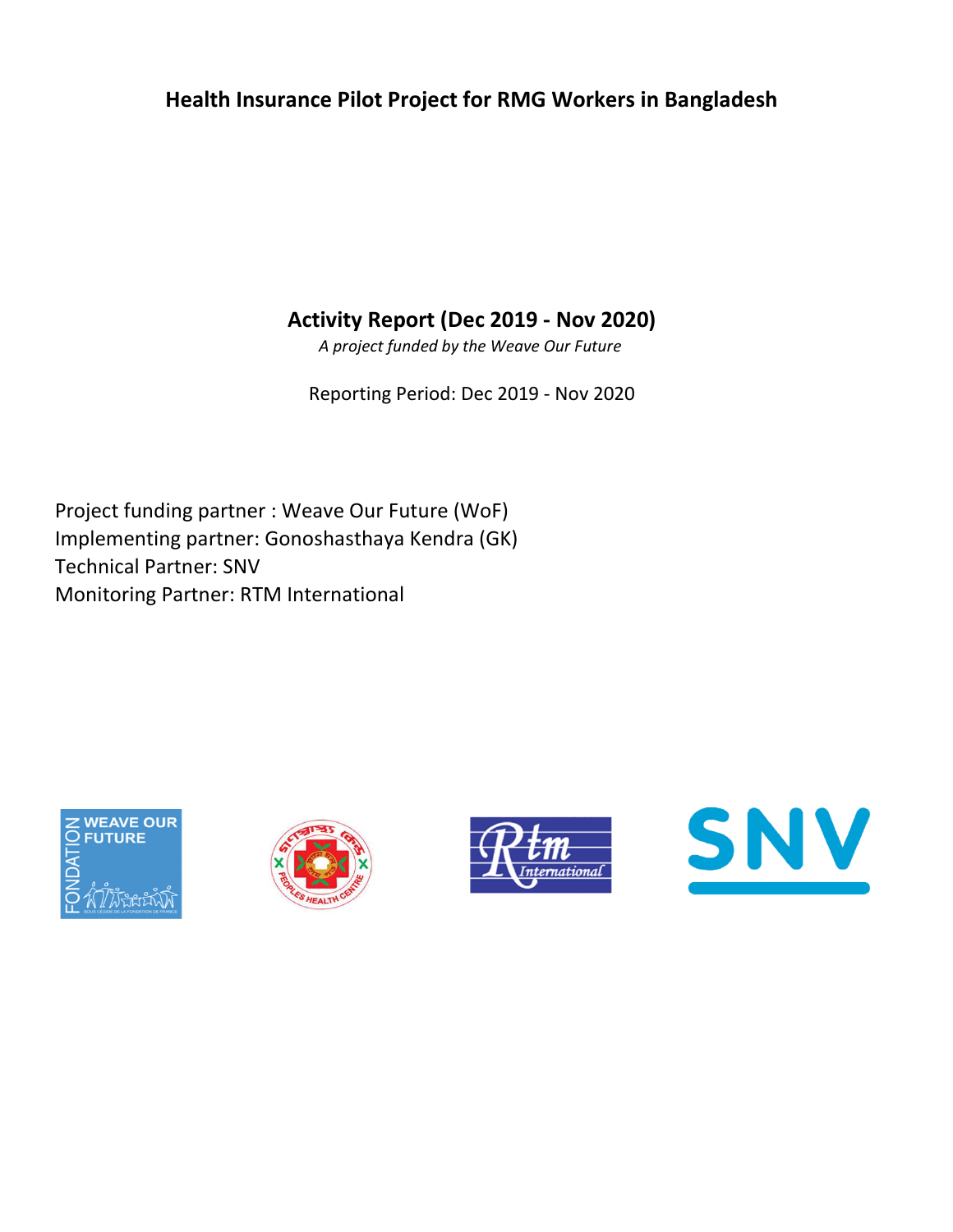

## Activity Report (Dec 2019 - Nov 2020) Health Insurance Pilot Project for RMG Workers in Bangladesh



600 Taka per worker, for first year WOF is contributing 100% premium

11102 workers

Number of Total-Insured : 11102<br> **Reporting Period** : Dec 2019 - Nov 2020<br> **Reporting Period** : Dec 2019 - Nov 2020 BASICDATA:

: Dec 2019 - Nov 2020

|                         | Available in software                                   |                                           |                                 |                                |                          |                                              |                    |                     |                            |                             |                                   |
|-------------------------|---------------------------------------------------------|-------------------------------------------|---------------------------------|--------------------------------|--------------------------|----------------------------------------------|--------------------|---------------------|----------------------------|-----------------------------|-----------------------------------|
|                         |                                                         |                                           |                                 | <b>Health Insurance DATA -</b> |                          |                                              |                    |                     |                            |                             |                                   |
|                         | Department                                              | RATIO used 600<br>bdt x nbr of<br>insured | Number of patient (Gender wise) |                                |                          | Number of Consultation (Medical Center wise) |                    |                     |                            |                             | Average<br>costing per<br>patient |
|                         |                                                         |                                           | Male                            | Female                         | Total                    | Nagar<br><b>Hospital GK</b>                  | Echotex<br>Factory | Masihata<br>Factory | Panishail<br>Clinic        | Savar<br><b>Hospital GK</b> |                                   |
|                         | Consultation                                            | 114.84                                    | 3415                            | 9334                           | 12749                    | 0                                            | 10754              | 0                   | 585                        | 1410                        |                                   |
|                         | Consultation (Amount)                                   | 17588.72                                  | 516550                          | 1436150                        | 1952700                  | 0                                            | 1649250            | 0                   | 93900                      | 209550                      | 153.16                            |
|                         | Investegation                                           | 51.64                                     | 2251                            | 3482                           | 5733                     | $\overline{2}$                               | 3613               | 0                   | 430                        | 1688                        | 356.48                            |
|                         | Investegation (Amount)                                  | 18408.30                                  | 751450                          | 1292240                        | 2043690                  | 600                                          | 1223340            | $\mathbf 0$         | 144000                     | 675750                      |                                   |
|                         | <b>Blood transfusion</b>                                | 0.08                                      | 1                               | 8                              | 9                        | 0                                            | $\Omega$           | $\mathbf 0$         | $\mathbf 0$                | 9                           |                                   |
|                         | Blood transfusion (Amount)                              | 76.11                                     | 650                             | 7800                           | 8450                     | 0                                            | 0                  | $\mathbf 0$         | $\mathbf 0$                | 8450                        | 938.89                            |
|                         | Dental                                                  | 2.61                                      | 179                             | 111                            | 290                      | 0                                            | 0                  | $\mathbf 0$         | 256                        | 34                          |                                   |
|                         | Dental (Amount)                                         | 4394.34                                   | 310770                          | 177090                         | 487860                   | 0                                            | 0                  | $\mathbf 0$         | 420300                     | 67560                       | 1682.28                           |
|                         | Physiotherapy                                           | 1.71                                      | 49                              | 141                            | 190                      | 0                                            | $\Omega$           | $\mathbf 0$         | 168                        | 22                          |                                   |
|                         | Physiotherapy (Amount)                                  | 286.43                                    | 7650                            | 24150                          | 31800                    | 0                                            | $\Omega$           | $\mathbf 0$         | 28200                      | 3600                        | 167.37                            |
|                         | Maternal Care                                           | 5.05                                      | $\overline{0}$                  | 561                            | 561                      | 0                                            | 541                | $\mathbf 0$         | 20                         | 0                           |                                   |
| ى                       | Maternal Care (Amount)                                  | 0.00                                      | 0                               | 0                              | 0                        | $\mathbf 0$                                  | $\Omega$           | 0                   | $\Omega$                   | $\Omega$                    | 0.00                              |
|                         | <b>Emergency Service</b>                                | 5.22                                      | 350                             | 229                            | 579                      | $\mathbf 0$                                  | 3                  | 0                   | 207                        | 369                         |                                   |
| atient                  | <b>Emergency Service (Amount)</b>                       | 2773.60                                   | 186475                          | 121450                         | 307925                   | 0                                            | 1700               | $\mathbf 0$         | 102350                     | 203875                      | 531.82                            |
| Ä                       | <b>ENT Service</b>                                      | 0.01                                      | 1                               | 0                              | 1                        | 0                                            | $\Omega$           | $\mathbf 0$         | $\mathbf{1}$               | $\overline{0}$              |                                   |
| <u>n</u>                | <b>ENT Service (Amount)</b>                             | 3.60                                      | 400                             | 0                              | 400                      | 0                                            | $\Omega$           | $\mathbf 0$         | 400                        | 0                           |                                   |
| $\overline{\mathbf{C}}$ | Eye Surgery                                             | 0.00                                      | 0                               | 0                              | 0                        | 0                                            | 0                  | 0                   | $\mathbf 0$                | 0                           | #DIV/0!<br>2480.77                |
|                         | Eye Surgery (Amount)                                    | 0.00                                      | $\overline{0}$                  | 0                              | $\Omega$                 | 0                                            | 0                  | $\mathbf 0$         | $\Omega$                   | $\Omega$                    |                                   |
|                         | <b>General Surgery</b>                                  | 0.23                                      | 16                              | 10                             | 26                       | 0                                            | 0                  | $\mathbf 0$         | 14                         | 12                          |                                   |
|                         | General Surgery (Amount)                                | 360.78                                    | 38500                           | 26000                          | 64500                    | 0                                            | 0                  | 0                   | 37500                      | 27000                       |                                   |
|                         | Gynae & Obs Surgery                                     | 0.00                                      | $\overline{0}$                  | 0                              | $\Omega$                 | 0                                            | $\mathbf 0$        | $\mathbf 0$         | $\mathbf 0$                | 0                           |                                   |
|                         | Gynae & Obs (Amount)                                    | 0.00                                      | 0                               | 0                              | 0                        | 0                                            | 0                  | 0                   | $\mathbf 0$                | $\Omega$                    | #DIV/0!                           |
|                         | <b>Orthopedic Surgery</b>                               | 0.03                                      | $\overline{2}$                  | $\mathbf{1}$                   | 3                        | 0                                            | $\mathbf 0$        | $\mathbf 0$         | $\mathbf 0$                |                             |                                   |
|                         | Orthopedic Surgery (Amount)                             | 81.07                                     | 6000                            | 3000                           | 9000                     | 0                                            | $\Omega$           | $\mathbf 0$         | $\Omega$                   | 9000                        | 3000.00                           |
|                         | <b>Total New Recruit Worker BG+RBS</b>                  | 57.78                                     | $\overline{0}$                  | 0                              | 6415                     | $\mathbf 0$                                  | 6415               | 0                   | $\Omega$                   | 0                           | 110.00                            |
|                         | Total New Recruit Worker BG+RBS Cost                    | 6356.06                                   | $\Omega$                        | $\Omega$                       | 705650                   | 0                                            | 705650             | $\mathbf 0$         | $\mathbf 0$                | 0                           |                                   |
|                         | <b>Total OPD Patient</b>                                | 239.20                                    | 6264                            | 13877                          | 26556                    | $\overline{2}$                               | 21326              | 0                   | 1681                       | 3547                        |                                   |
|                         | <b>Total OPD Amount</b>                                 | 50549.23                                  | 1818445                         | 3087880                        | 5611975                  | 600                                          | 3579940            | 0                   | 826650                     | 1204785                     | 211.33                            |
|                         | <b>Admission With Seat Rent</b>                         | 0.04                                      | 88                              | 107                            | 195                      | 3                                            | $\Omega$           | $\mathbf 0$         | 62                         | 130                         |                                   |
|                         | Admission With Seat Rent Amount                         | 18.99                                     | 50020                           | 55420                          | 105440                   | 2820                                         | 0                  | $\mathbf 0$         | 26280                      | 76340                       | 540.72                            |
|                         |                                                         |                                           |                                 |                                |                          |                                              |                    |                     |                            |                             |                                   |
|                         | Medicine                                                | 0.03                                      | 70                              | 78                             | 148                      | $\overline{2}$                               | $\Omega$           | $\mathbf 0$         | 62                         | 39                          | 1328.48                           |
|                         | <b>Medicine Amount</b><br><b>ENT</b>                    | 35.42                                     | 95479                           | 101136                         | 196615                   | 402                                          | 1300<br>$\Omega$   | 0<br>$\mathbf 0$    | 85500                      | 109413                      |                                   |
| ⊆                       | <b>ENT</b> (Amount)                                     | 0.00<br>18.92                             | 5 <sup>1</sup><br>75000         | $\overline{2}$<br>30000        | $\overline{7}$<br>105000 | 0<br>0                                       | ٥l                 | 0                   | $\mathbf 0$<br>$\mathbf 0$ | 105000                      | 15000.00                          |
|                         | Eye Surgery                                             | 0.00                                      | $\overline{2}$                  | 0                              | $\overline{2}$           | 0                                            | 0                  | $\mathbf 0$         | $\mathbf 0$                | $\overline{2}$              |                                   |
| atie                    | Eye Surgery (Amount)                                    | 0.81                                      | 4500                            | $\overline{0}$                 | 4500                     | $\mathsf{O}\xspace$                          | $\overline{0}$     | 0                   | $\mathbf 0$                | 4500                        | 2250.00                           |
| Ä,                      | <b>General Surgery</b>                                  | 0.00                                      | 11                              | $\mathsf{g}$                   | 20                       | $\mathsf{O}\xspace$                          | 0                  | $\mathbf 0$         | $\overline{0}$             | 20                          |                                   |
|                         | General Surgery (amount)                                | 21.80                                     | 66000                           | 55000                          | 121000                   | $\mathsf{O}\xspace$                          | 0                  | 0                   | 0                          | 121000                      | 6050.00                           |
| <u>ndi</u>              | Gynae & Obs Surgery                                     | 0.00                                      | $\overline{0}$                  | 16                             | 16                       | $\mathbf{1}$                                 | $\overline{0}$     | $\mathbf 0$         | $\Omega$                   | 15                          |                                   |
|                         | Gynae & Obs (Amount)                                    | 22.16                                     | $\overline{0}$                  | 123000                         | 123000                   | 18000                                        | $\overline{0}$     | $\mathbf 0$         | $\Omega$                   | 105000                      | 7687.50                           |
|                         | Orthopedic Surgery                                      | 0.00                                      | $\overline{0}$                  | $\overline{2}$                 | 2                        | 0                                            | $\overline{0}$     | $\mathbf 0$         | 0                          |                             |                                   |
|                         | Orthopedic Surgery (Amount)                             | 2.34                                      | $\overline{0}$                  | 13000                          | 13000                    | $\pmb{0}$                                    | $\overline{0}$     | $\mathbf 0$         | $\overline{0}$             | 13000                       | 6500.00                           |
|                         | <b>Total IPD Patient</b>                                | 0.04                                      | 88                              | 107                            | 195                      | $\overline{\mathbf{3}}$                      | $\mathbf{0}$       | 0                   | 62                         | 130                         | 3428.49                           |
|                         | <b>Total IPD Amount</b>                                 | 120.44                                    | 290999                          | 377556                         | 668555                   | 21222                                        | 1300               | 0                   | 111780                     | 534253                      |                                   |
|                         | <b>Total service recipients</b>                         | 4.82                                      | 6352                            | 13984                          | 26751                    | 5                                            | 21326              | 0                   | 1743                       | 3677                        | 234.78                            |
|                         | <b>Total MEDICAL COST/compare</b><br>with the objective | 1131.42                                   | 2109444                         | 3465436                        | 6280530                  | 21822                                        | 3581240            | 0                   | 938430                     | 1739038                     |                                   |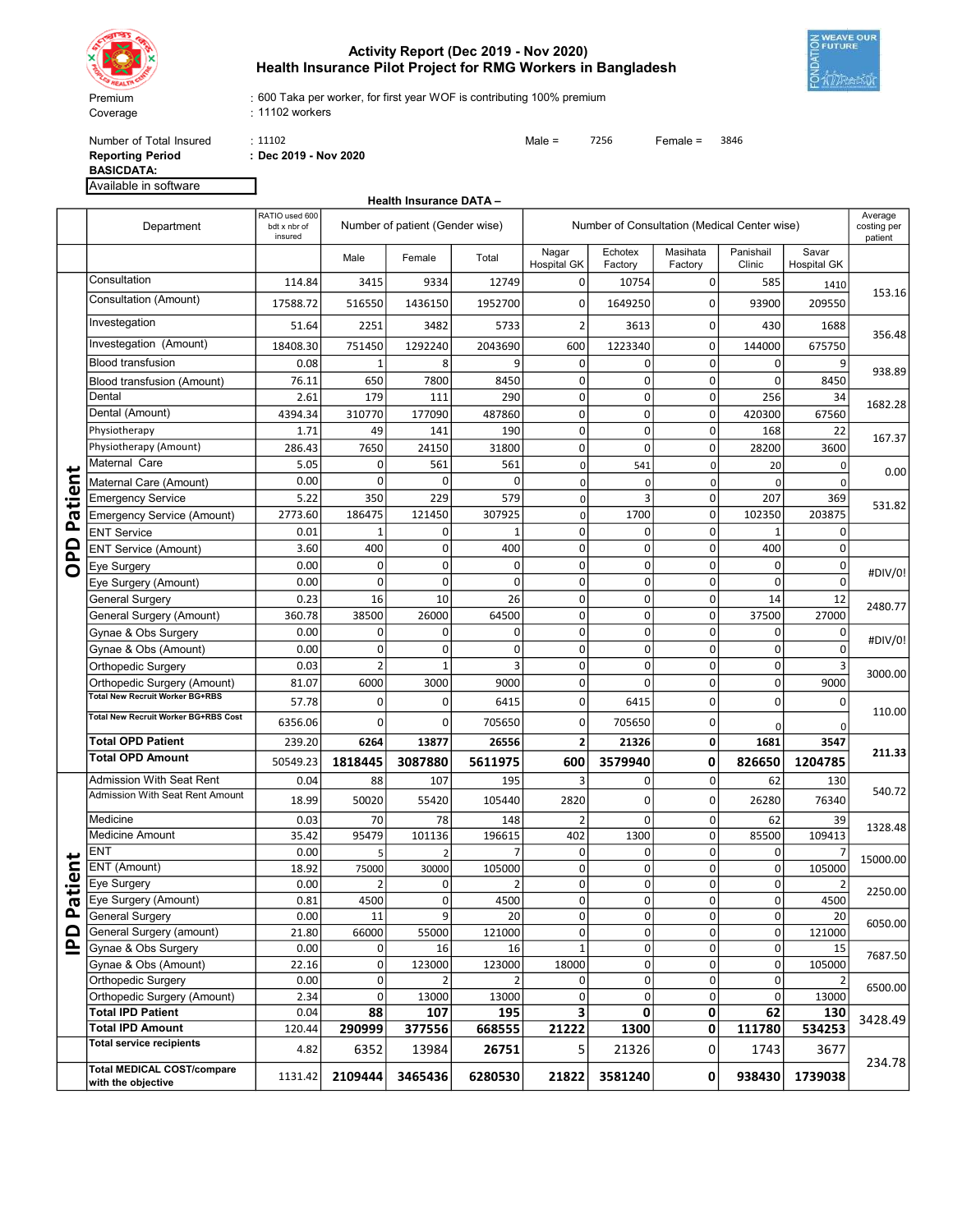| <b>Factory Name =</b>             | <b>Echotex</b><br>Factory | Masihata<br>Factory | Total  |                  | <b>Registered Vs Acctual Service Taken Till Date</b> |                               |                                 |       |
|-----------------------------------|---------------------------|---------------------|--------|------------------|------------------------------------------------------|-------------------------------|---------------------------------|-------|
| New recruit worker Blood Grouping | 6415                      | 0                   | 6415   | Garments<br>Name | Sex                                                  | Total<br>Registered<br>Member | Acctual<br><b>Service Taken</b> | Total |
| <b>Amount</b>                     | 384900                    |                     | 384900 | Echotex Ltd.     | Male                                                 | 7256                          | 5504                            | 10491 |
| New recruit worker RBS            | 6415                      |                     | 6415   |                  | Female                                               | 3846                          | 4987                            |       |
| Amount                            | 320750                    |                     | 320750 | Total -          |                                                      |                               |                                 | 10491 |
| Total New Recruit worker          | 6415                      |                     | 6415   |                  |                                                      |                               |                                 |       |
| Total New Recruit worker Cost     | 705650                    |                     | 705650 |                  |                                                      |                               |                                 |       |

Registered Vs Acctual Service Taken Till Date

| Garments<br>Name | Sex    | Total<br>Registered<br><b>Member</b> | Acctual<br><b>Service Taken</b> | Total |  |
|------------------|--------|--------------------------------------|---------------------------------|-------|--|
| Echotex Ltd.     | Male   | 7256                                 | 5504                            | 10491 |  |
|                  | Female | 3846                                 | 4987                            |       |  |
| Total -          | 10491  |                                      |                                 |       |  |





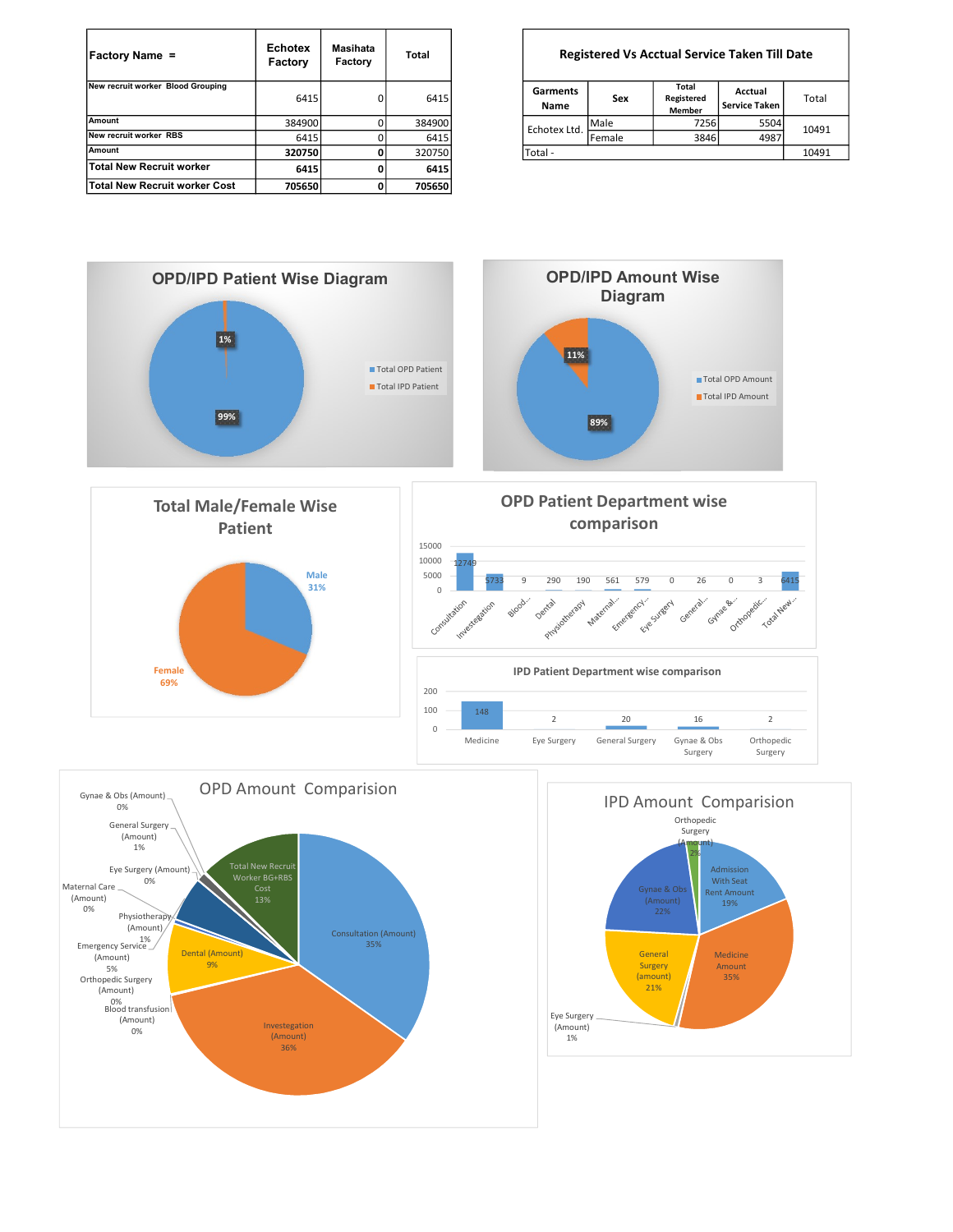## Health Insurance Pilot Project For RMG Worker in Bangladesh

Activity Report (Dec 2019 - Nov 2020)

| SL No.         | 3a. Health care/services/ Department                                                                                                                                     | Male<br>Patient | Female<br>Patient | Total<br>Patient | Total cost<br>(in BDT) | Average cost<br>per patient |
|----------------|--------------------------------------------------------------------------------------------------------------------------------------------------------------------------|-----------------|-------------------|------------------|------------------------|-----------------------------|
| $\mathbf{1}$   | <b>Doctor Consultation</b>                                                                                                                                               | 3415            | 9334              | 12749            | 1952700                | 153                         |
| $\overline{2}$ | Pathology (Blood group, Diabetes, hemoglobin, Lipid Profile,<br>Urea, Serum Creatinine, Electrolytes etc.)                                                               | 1582            | 2101              | 3683             | 1386100                | 376                         |
| 3              | X-ray (available at Health Care Provider under this Project)                                                                                                             | 556             | 274               | 830              | 279250                 | 336                         |
| 4              | Ultrasonography (available at Health Care Provider under this<br>Project)                                                                                                | 78              | 1073              | 1151             | 363700                 | 316                         |
| 5              | ECG (available at Health Care Provider under this Project)                                                                                                               | 35              | 34                | 69               | 14640                  | 212                         |
| 6              | Blood transfusion as part of treatment or at the time of surgery<br>(blood should be provided by beneficiary's relative or<br>exchange)                                  | $\mathbf{1}$    | 8                 | 9                | 8450                   | 939                         |
| $\overline{7}$ | Dental services, Dental X-ray, Scaling, Extraction of tooth,<br>Temporary & Permanent Filling, Light cure, GI Filling, Abscess<br>Drainage, Cyst/tumor excision          | 179             | 111               | 290              | 487860                 | 1682                        |
| 8              | Physiotherapy                                                                                                                                                            | 49              | 141               | 190              | 31800                  | 167                         |
| 9              | Mothercare                                                                                                                                                               | 0               | 561               | 561              | 0                      | 0                           |
| 10             | <b>Emergency services</b>                                                                                                                                                | 350             | 229               | 579              | 307925                 | 532                         |
| 11             | <b>ENT Service</b>                                                                                                                                                       | 1               | 0                 | $\mathbf{1}$     | 400                    | 400                         |
| 12             | Eyesight examination and different operations Chalazion,<br>Pterygium, Removal of foreign body, Dacrocystectomy,<br>Enucleation                                          | 0               | 0                 | 0                | 0                      | #DIV/0!                     |
| 13             | All type of general surgery in the lower and upper Abdomen,<br>Stomach operation, Gallbladder, Urinary stone operation,<br>different operations of colon and anal canal. | 16              | 10                | 26               | 64500                  | 2481                        |
| 14             | All type Gynae Surgery                                                                                                                                                   | 0               | 0                 | 0                | 0                      | #DIV/0!                     |
| 15             | All types of orthopedic operations                                                                                                                                       | 2               | 1                 | 3                | 9000                   | 3000                        |
| 16             | <b>Total New Recruit Patients RBS + Blood Group</b>                                                                                                                      | 0               | 0                 | 6415             | 705650                 | 110                         |
| 17             | Intraocular lens implantation and Phaco Surgery patient                                                                                                                  |                 |                   |                  |                        | #DIV/0!                     |
| 18             | Vision Tests /Eyesight examination and different operations<br>Chalazion, Pterygium, Removal of foreign body,<br>Dacrocystectomy, Enucleation                            | 0               | 0                 | 0                | 0                      | #DIV/0!                     |
| 19             | Skin and sex related disease (STI/RTI)                                                                                                                                   | 0               | 0                 | 0                | 0                      | #DIV/0!                     |